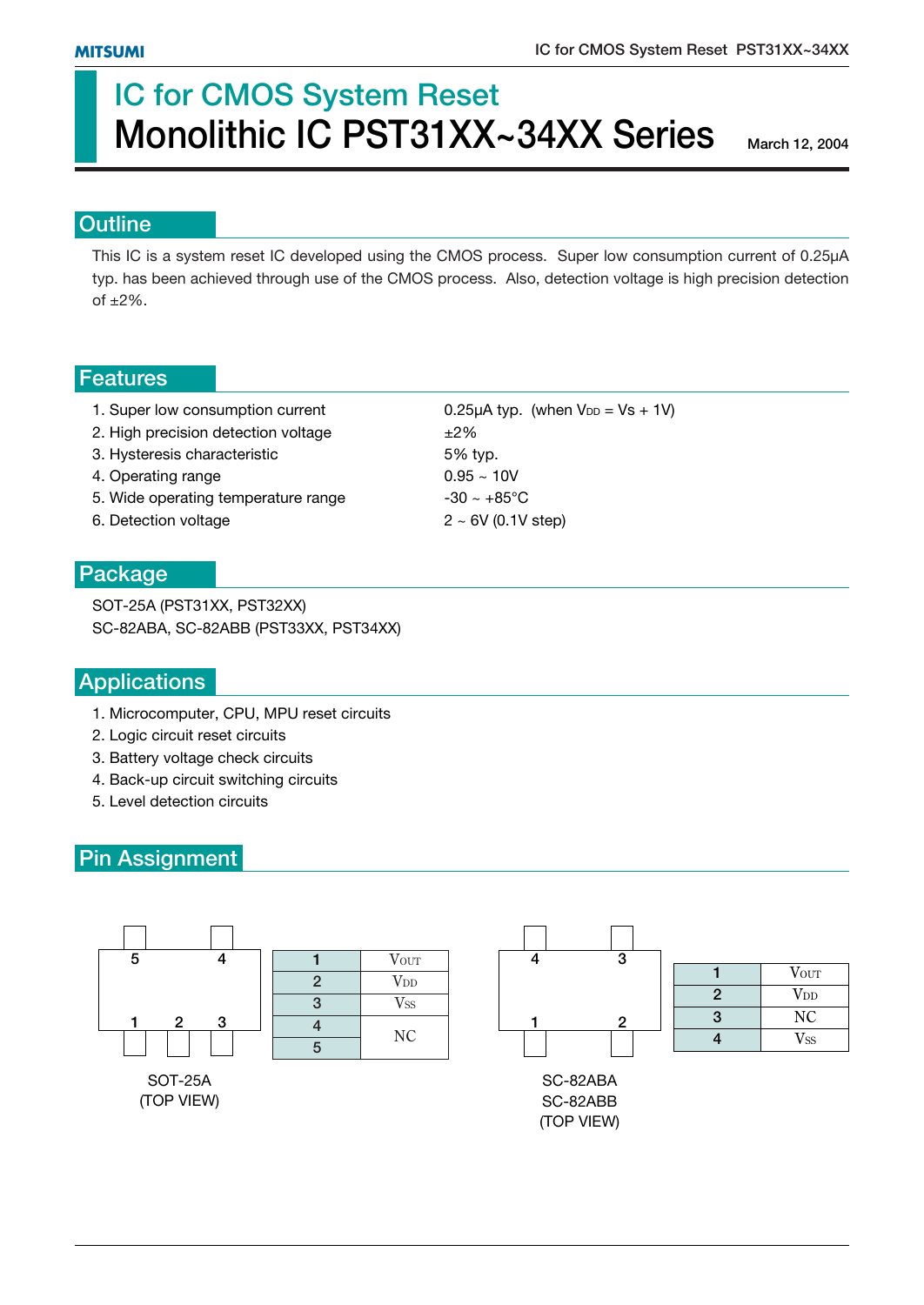# **Equivalent Circuit Diagram**







**PST33XX**





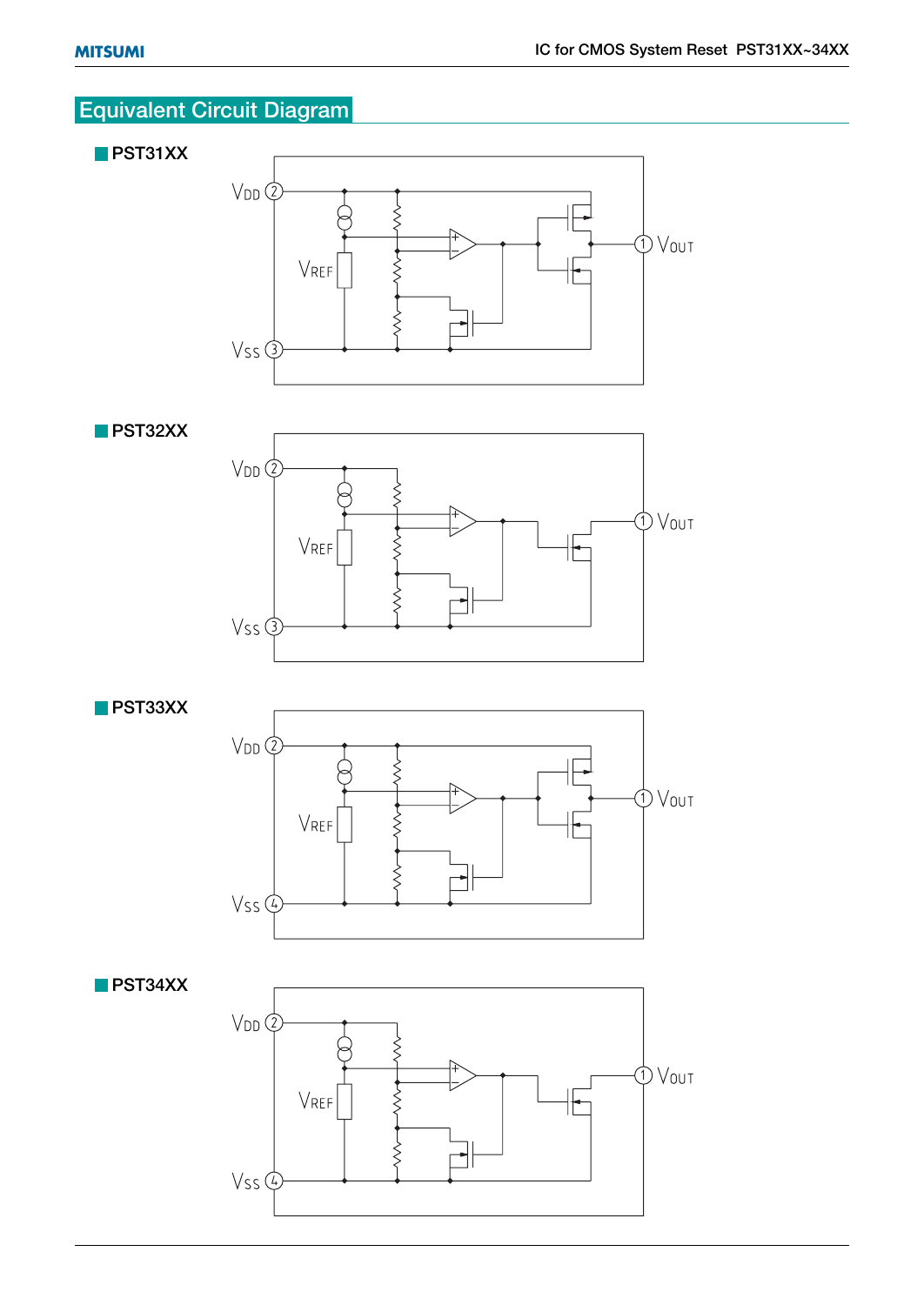# **Absolute Maximum Ratings (Ta=25°C)**

| <b>Item</b>                  | Symbol                | Rating            | Unit           |  |
|------------------------------|-----------------------|-------------------|----------------|--|
| Storage temperature          | $\operatorname{Tsrc}$ | $-40$ $-125$      | $\circ$ $\cap$ |  |
| <b>Operating temperature</b> | TOPR                  | $-30-85$          | $\circ$ $\cap$ |  |
| Power supply voltage         | VDD max.              | $+12$             |                |  |
| <b>Output voltage</b>        | Vout                  | $V_{SS}$ -0.3~+12 |                |  |
| <b>Output current</b>        | <b>l</b> out          | 50                | mA             |  |
| <b>Allowable loss</b>        |                       | 150               | mW             |  |

# **Electrical Characteristics**

**(1) Detection Voltage Table Ta=25°C**

| <b>Detection voltage</b> |                      | <b>SOT-25</b>   | <b>SC-82</b>       |                 |  |  |  |
|--------------------------|----------------------|-----------------|--------------------|-----------------|--|--|--|
|                          | <b>CMOS output</b>   | N-ch open drain | <b>CMOS output</b> | N-ch open drain |  |  |  |
| 2.0V±2%                  | <b>PST3120</b>       | <b>PST3220</b>  | <b>PST3320</b>     | <b>PST3420</b>  |  |  |  |
| 2.1V±2%                  | <b>PST3121</b>       | <b>PST3221</b>  | <b>PST3321</b>     | <b>PST3421</b>  |  |  |  |
| 2.2V±2%                  | <b>PST3122</b>       | <b>PST3222</b>  | <b>PST3322</b>     | <b>PST3422</b>  |  |  |  |
| 2.3V±2%                  | <b>PST3123</b>       | <b>PST3223</b>  | <b>PST3323</b>     | <b>PST3423</b>  |  |  |  |
| 2.4V±2%                  | <b>PST3124</b>       | <b>PST3224</b>  | <b>PST3324</b>     | <b>PST3424</b>  |  |  |  |
| 2.5V±2%                  | <b>PST3125</b>       | <b>PST3225</b>  | <b>PST3325</b>     | <b>PST3425</b>  |  |  |  |
| 2.6V±2%                  | <b>PST3126</b>       | <b>PST3226</b>  | <b>PST3326</b>     | <b>PST3426</b>  |  |  |  |
| 2.7V±2%                  | <b>PST3127</b>       | <b>PST3227</b>  | <b>PST3327</b>     | <b>PST3427</b>  |  |  |  |
| 2.8V±2%                  | <b>PST3128</b>       | <b>PST3228</b>  | <b>PST3328</b>     | <b>PST3428</b>  |  |  |  |
| 2.9V±2%                  | <b>PST3129</b>       | <b>PST3229</b>  | <b>PST3329</b>     | <b>PST3429</b>  |  |  |  |
| 3.0V±2%                  | <b>PST3130</b>       | <b>PST3230</b>  | <b>PST3330</b>     | <b>PST3430</b>  |  |  |  |
| 3.1V±2%                  | <b>PST3131</b>       | <b>PST3231</b>  | <b>PST3331</b>     | <b>PST3431</b>  |  |  |  |
| 3.2V±2%                  | <b>PST3132</b>       | <b>PST3232</b>  | <b>PST3332</b>     | <b>PST3432</b>  |  |  |  |
| 3.3V±2%                  | <b>PST3133</b>       | <b>PST3233</b>  | <b>PST3333</b>     | <b>PST3433</b>  |  |  |  |
| 3.4V±2%                  | <b>PST3134</b>       | <b>PST3234</b>  | <b>PST3334</b>     | PST3434         |  |  |  |
| 3.5V±2%                  | <b>PST3135</b>       | <b>PST3235</b>  | <b>PST3335</b>     | <b>PST3435</b>  |  |  |  |
| 3.6V±2%                  | <b>PST3136</b>       | <b>PST3236</b>  | <b>PST3336</b>     | <b>PST3436</b>  |  |  |  |
| 3.7V±2%                  | <b>PST3137</b>       | <b>PST3237</b>  | <b>PST3337</b>     | <b>PST3437</b>  |  |  |  |
| 3.8V±2%                  | <b>PST3138</b>       | <b>PST3238</b>  | <b>PST3338</b>     | <b>PST3438</b>  |  |  |  |
| 3.9V±2%                  | <b>PST3139</b>       | <b>PST3239</b>  | <b>PST3339</b>     | <b>PST3439</b>  |  |  |  |
| 4.0V±2%                  | <b>PST3140</b>       | <b>PST3240</b>  | <b>PST3340</b>     | <b>PST3440</b>  |  |  |  |
| 4.1V±2%                  | <b>PST3141</b>       | <b>PST3241</b>  | <b>PST3341</b>     | <b>PST3441</b>  |  |  |  |
| 4.2V±2%                  | PST3142              | <b>PST3242</b>  | <b>PST3342</b>     | <b>PST3442</b>  |  |  |  |
| 4.3V±2%                  | <b>PST3143</b>       | <b>PST3243</b>  | <b>PST3343</b>     | <b>PST3443</b>  |  |  |  |
| 4.4V±2%                  | <b>PST3144</b>       | <b>PST3244</b>  | <b>PST3344</b>     | <b>PST3444</b>  |  |  |  |
| 4.5V±2%                  | <b>PST3145</b>       | <b>PST3245</b>  | <b>PST3345</b>     | <b>PST3445</b>  |  |  |  |
| 4.6V±2%                  | <b>PST3146</b>       | <b>PST3246</b>  | <b>PST3346</b>     | <b>PST3446</b>  |  |  |  |
| 4.7V±2%                  | <b>PST3147</b>       | <b>PST3247</b>  | <b>PST3347</b>     | <b>PST3447</b>  |  |  |  |
| 4.8V±2%                  | $\overline{PST3148}$ | <b>PST3248</b>  | <b>PST3348</b>     | <b>PST3448</b>  |  |  |  |
| 4.9V±2%                  | <b>PST3149</b>       | <b>PST3249</b>  | <b>PST3349</b>     | <b>PST3449</b>  |  |  |  |
| 5.0V±2%                  | <b>PST3150</b>       | <b>PST3250</b>  | <b>PST3350</b>     | <b>PST3450</b>  |  |  |  |
| 5.1V±2%                  | <b>PST3151</b>       | <b>PST3251</b>  | <b>PST3351</b>     | <b>PST3451</b>  |  |  |  |
| 5.2V±2%                  | <b>PST3152</b>       | <b>PST3252</b>  | <b>PST3352</b>     | <b>PST3452</b>  |  |  |  |
| 5.3V±2%                  | <b>PST3153</b>       | <b>PST3253</b>  | <b>PST3353</b>     | <b>PST3453</b>  |  |  |  |
| 5.4V±2%                  | <b>PST3154</b>       | <b>PST3254</b>  | <b>PST3354</b>     | <b>PST3454</b>  |  |  |  |
| $5.5V_{\pm}2\%$          | <b>PST3155</b>       | <b>PST3255</b>  | <b>PST3355</b>     | <b>PST3455</b>  |  |  |  |
| 5.6V±2%                  | PST3156              | <b>PST3256</b>  | <b>PST3356</b>     | PST3456         |  |  |  |
| 5.7V±2%                  | <b>PST3157</b>       | <b>PST3257</b>  | <b>PST3357</b>     | <b>PST3457</b>  |  |  |  |
| 5.8V±2%                  | <b>PST3158</b>       | <b>PST3258</b>  | <b>PST3358</b>     | <b>PST3458</b>  |  |  |  |
| 5.9V±2%                  | <b>PST3159</b>       | <b>PST3259</b>  | <b>PST3359</b>     | <b>PST3459</b>  |  |  |  |
| 6.0V±2%                  | PST3160              | <b>PST3260</b>  | <b>PST3360</b>     | PST3460         |  |  |  |

Detection voltage measurement conditions:  $V_{DD} = 9V \rightarrow 0V$ , measurement circuit 1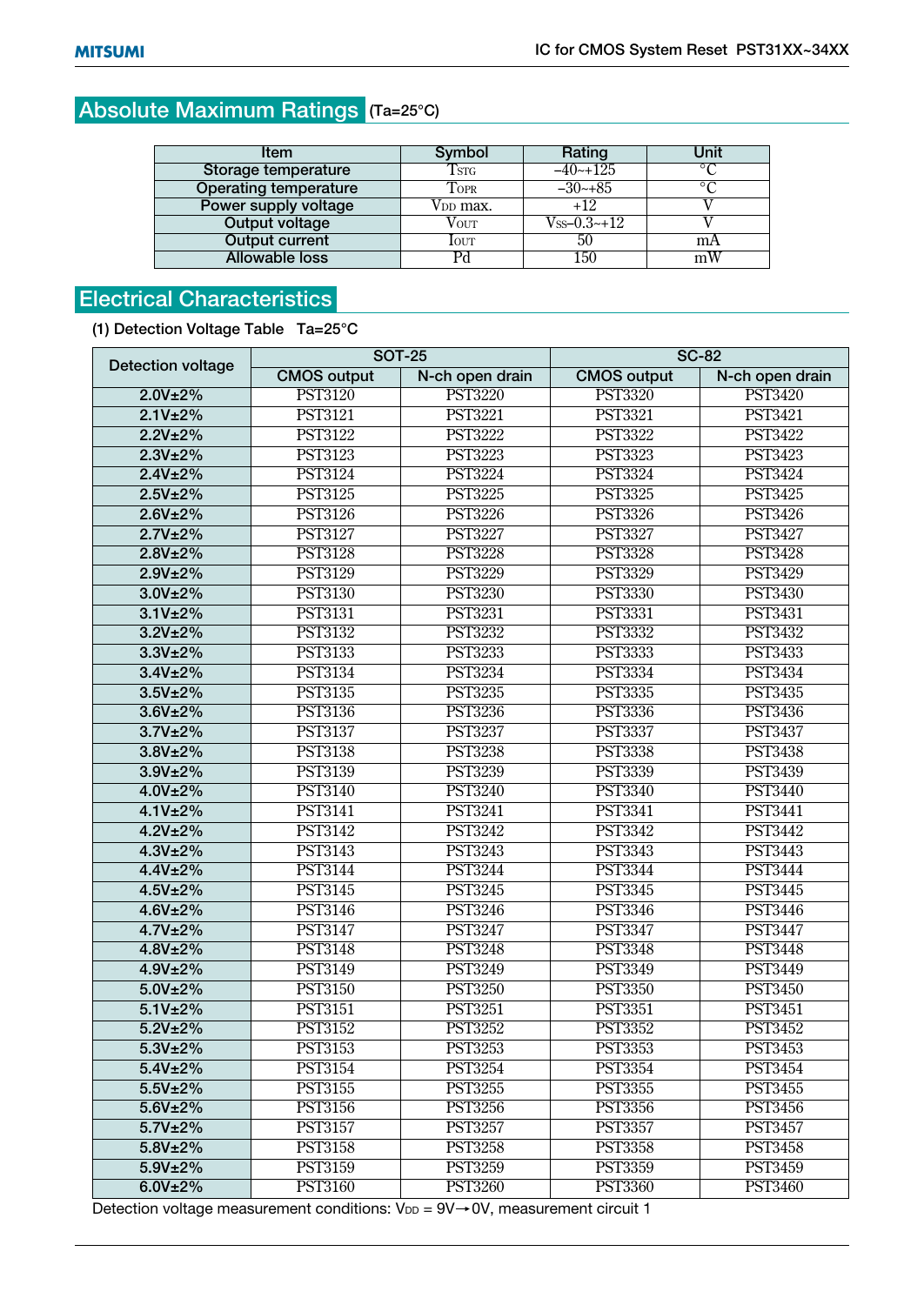# **Electrical Characteristics (Ta=25°C)**

| <b>Item</b>                                  | Symbol         | <b>Measurement</b><br>circuit | <b>Measurement conditions</b>                                  | Min.              | Typ.             | Max.             | <b>Unit</b> |
|----------------------------------------------|----------------|-------------------------------|----------------------------------------------------------------|-------------------|------------------|------------------|-------------|
| <b>Hysteresis voltage</b>                    | $\triangle$ Vs | 1                             | $V_{DD}=0V \rightarrow Vs+1V \rightarrow 0V$                   | $V_s \times 0.03$ | $Vs \times 0.05$ | $Vs \times 0.08$ | V           |
| Detection voltage<br>temperature coefficient | $Vs/\angle T$  | $\mathbf{1}$                  | $Ta = -30 \rightarrow +85$ °C                                  |                   | $\pm 0.01$       |                  | $\%$ /°C    |
| <b>Consumption current</b>                   | $_{\rm Lcc}$   | $\mathbf{1}$                  | $V_{DD}=Vs+1V \star 1$                                         |                   | 0.25             | $\mathbf{1}$     | $\mu$ A     |
| N-ch output current $1 * 2$                  |                | $\overline{2}$                | $V_{DD}=1.2V$ ,<br>$Nch: V_{DS}=0.5V$                          | 0.23              | 0.5              |                  | mA          |
| Leak current when OFF                        | $I_{OH}$       | 3                             | $V_{DD} = V_{DS} = 10V$                                        |                   |                  | 0.1              | $\mu$ A     |
| N-ch output current $2 * 2$                  |                | $\overline{2}$                | $V_{DD}=2.4V$ ,<br>Nch: $V_{DS}=0.5V$ , $V_s>2.5V$ $\star$ 1   | 1.6               | 3.7              |                  | mA          |
| N-ch output current $3 \star 2$              |                | 2                             | $V_{DD}=3.6V$ ,<br>Nch: $V_{DS}=0.5V$ , $V_s>3.7V$ $\star 1$   | 3.2               | 7.0              |                  | mA          |
| P-ch output current $1 * 3$                  |                | 3                             | $V_{DD}=4.8V$ ,<br>Pch: $V_{DS}=0.5V$ , $V_s < 4.7V$ $\star 1$ | 0.36              | 0.62             |                  | mA          |
| P-ch output current $2 * 3$                  |                | 3                             | $V_{DD}=6.0V$ ,<br>Pch: $V_{DS}=0.5V$ , $V_s<5.9V$ $\star$ 1   | 0.46              | 0.75             |                  | mA          |

Notes: \*1 Vs is detection voltage.

\*2 Open drain output products only.

\*3 Only for CMOS output products.

## **Measuring Circuit**

#### **Measuring Circuit 1**



RL is not needed for CMOS output.

#### **Measuring Circuit 2**



### **Measuring Circuit 3**

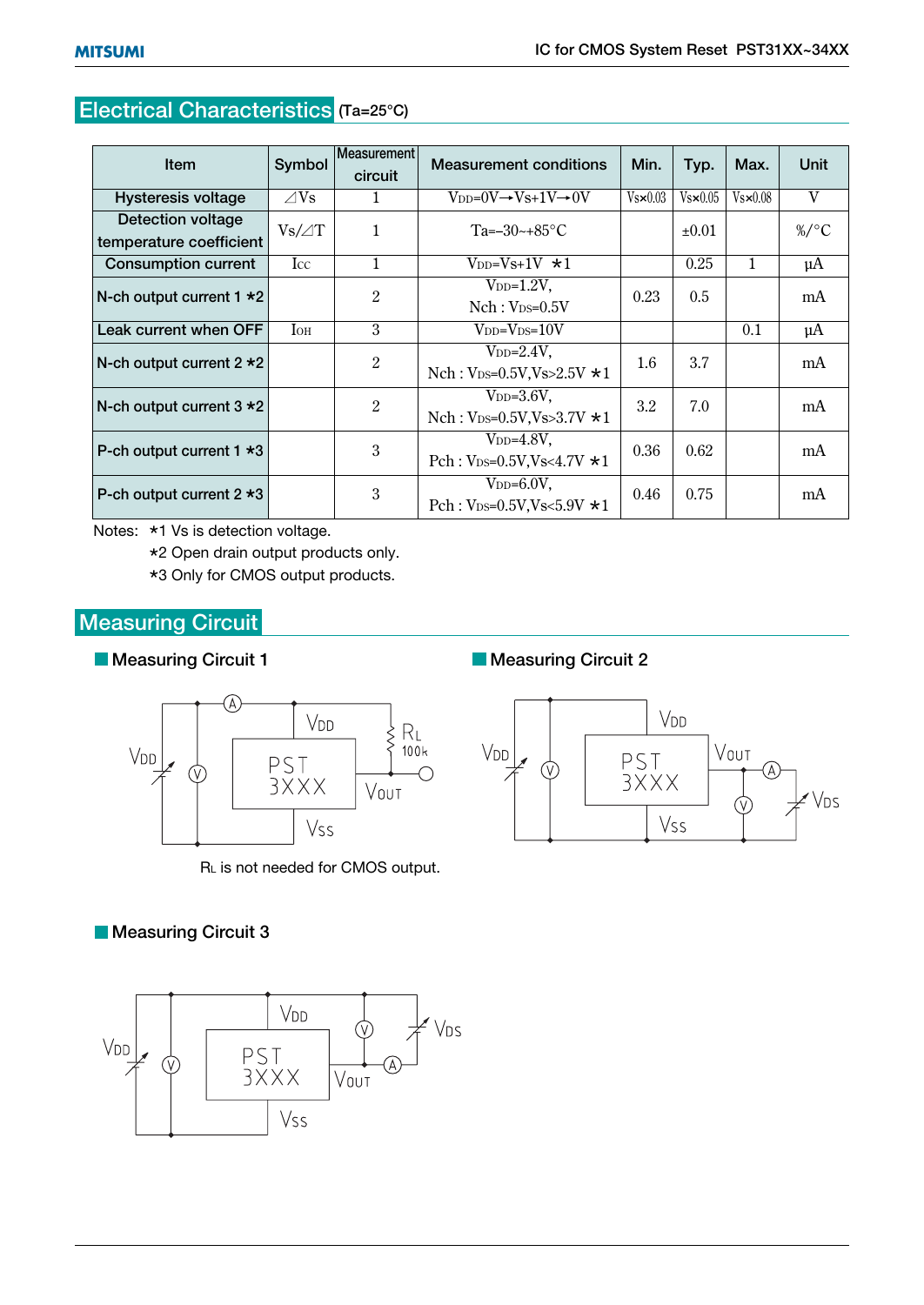#### **Description of Operation**



- (1) VDD > VS, VOUT: H (M1: ON, M2, M3: OFF) When V<sub>DD</sub> is gradually lowered from the above state, detection voltage is as follows. Detection voltage:  $(R1 + R2 + R3) / (R2 + R3) \times VREF$
- (2) VDD < VS, VOUT: L (M1: OFF, M2, M3: ON) When V<sub>DD</sub> is gradually raised from the above state, release voltage is as follows. Release voltage =  $(R1 + R2) / (R2) \times VREF$
- (3) Hysteresis voltage = (release voltage) (detection voltage).
- (4) When V<sub>DD</sub> drops and goes below the minimum operating voltage, output is undefined; when output is pulled up, output becomes V<sub>DD</sub>.
- (5) VREF and detection resistors
	- 1) The reference voltage source (VREF) for this IC is 0.8V typ. This gives excellent low power consumption and temperature characteristics.
	- 2) The high resistance process is used for resistors R1, R2 and R3 to achieve low consumption current for the IC.
- (6) Through current flows momentarily for detection and release. When using high V<sub>DD</sub> pin impedance, the through current may cause oscillation.

#### **(Example) Detection voltage changed by external settings**



- \* The IC input voltage fluctuates due to the through current  $\times$  R11 voltage drop, and an oscillation state where detection and release are repeated may occur.
- \* With CMOS output types, do not use as shown in the diagram at left.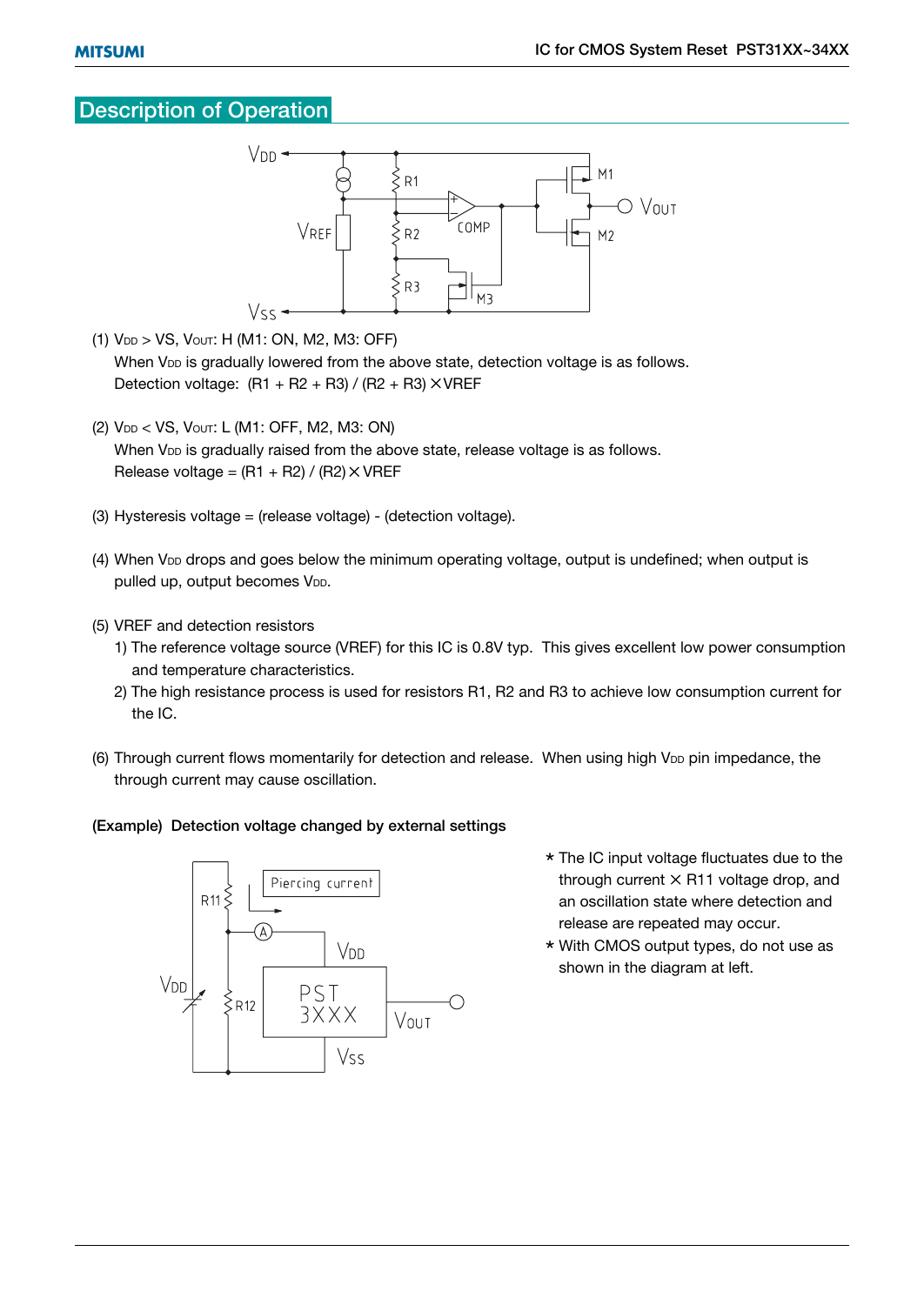## **Timing Chart**



 $(1)$   $\sim$  (4) in the above diagram correspond to the Description of Operation. Vs detection voltage  $\angle$ Vs hysteresis voltage

# **Application Circuits**

#### **Normal reset circuit**

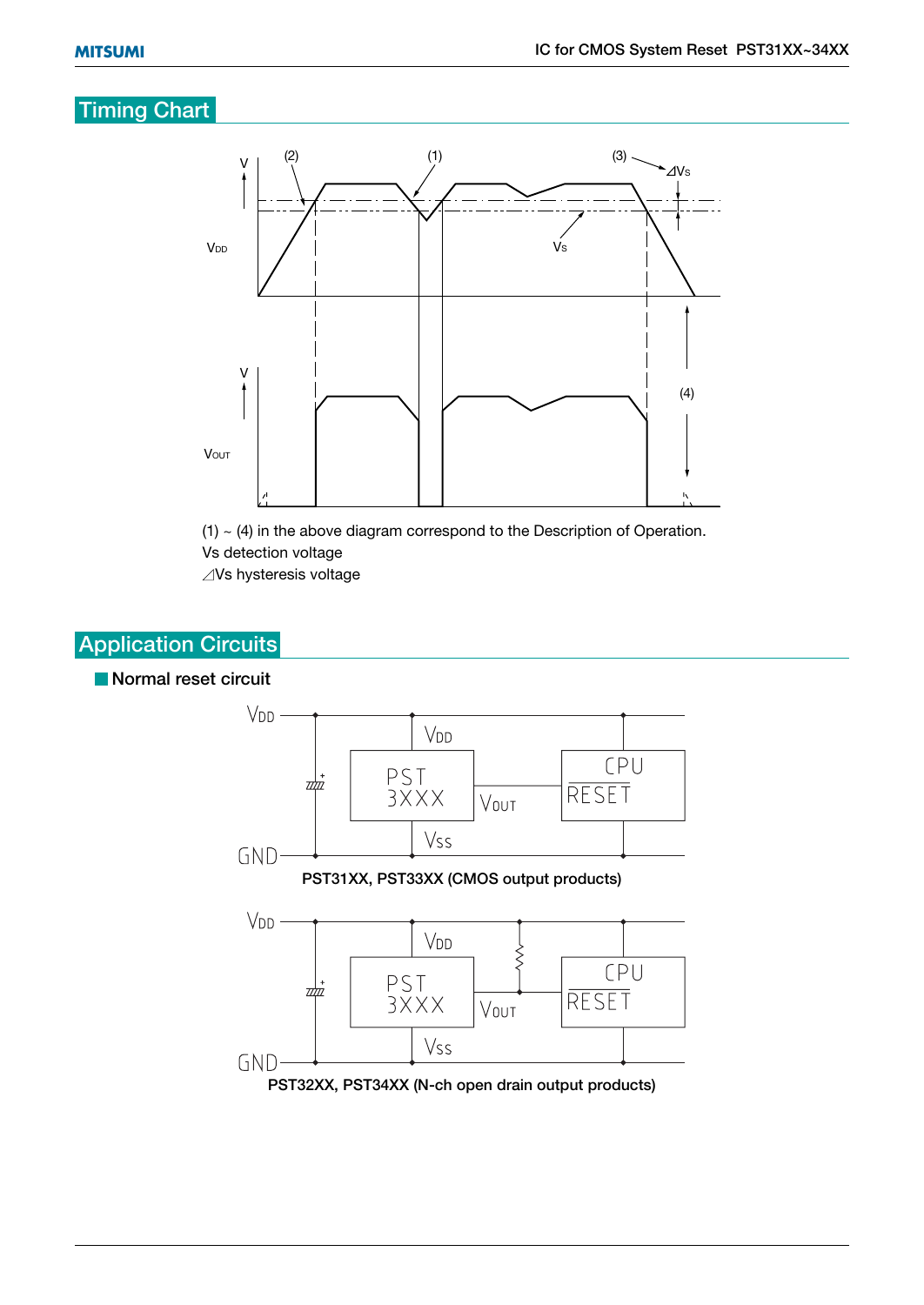#### **Power ON reset circuit**

**A power ON reset circuit can be configured on PST32XX, PST34XX (N-ch open drain output products).**



If power supply rises suddenly, output may go "H" momentarily when below minimum operating voltage (0.95V), as shown in the above diagram.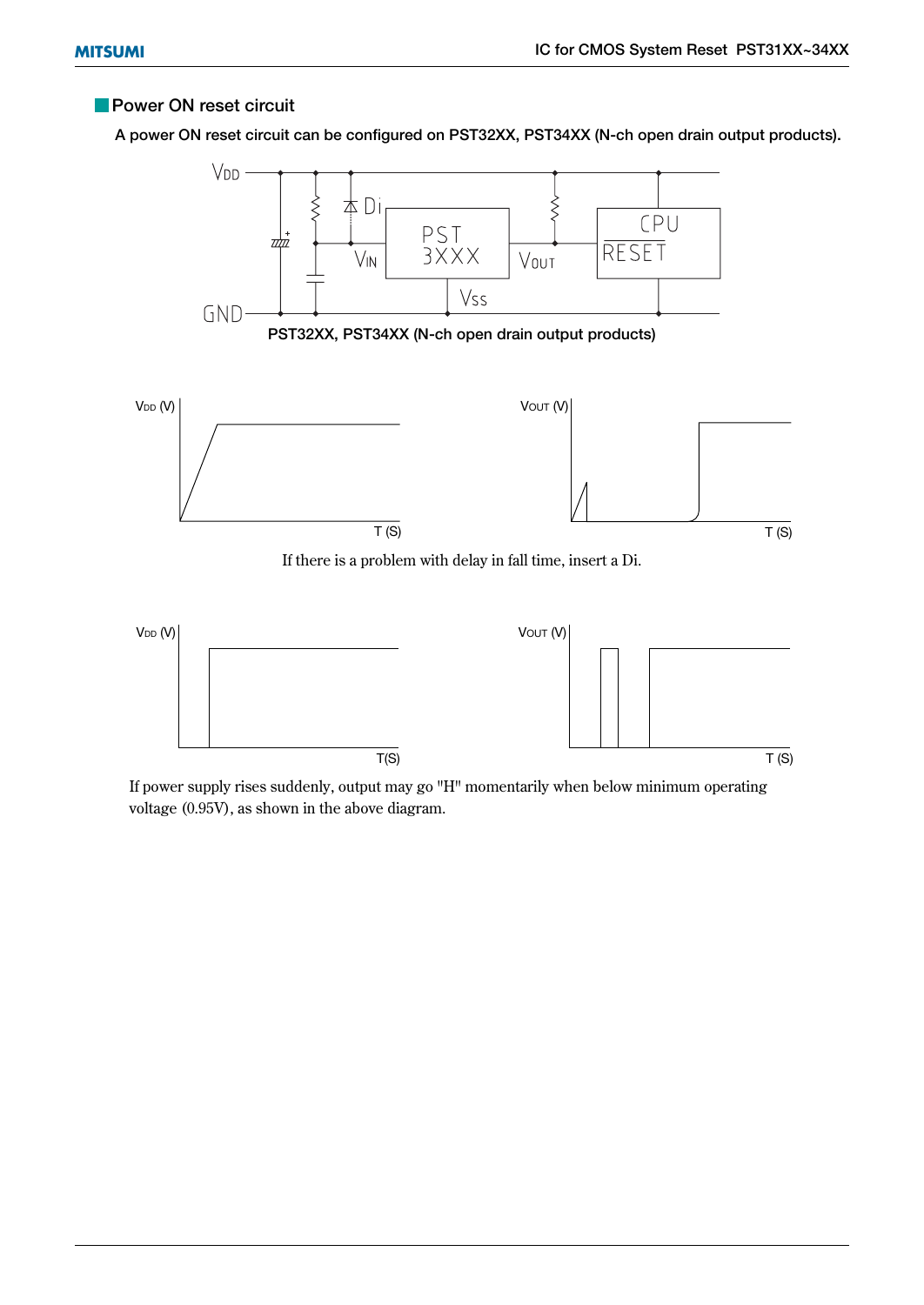#### **Characteristics (For products with PST3128 detection voltage 2.8V typ.)**

■ Consumption current (V<sub>DD</sub> = 3.8V) temperature





**Release voltage temperature** 



**Hysteresis voltage temperature**





**N-ch output current temperature (VDS = 0.5V)** P-ch output current temperature (V<sub>DS</sub> = 0.5V)